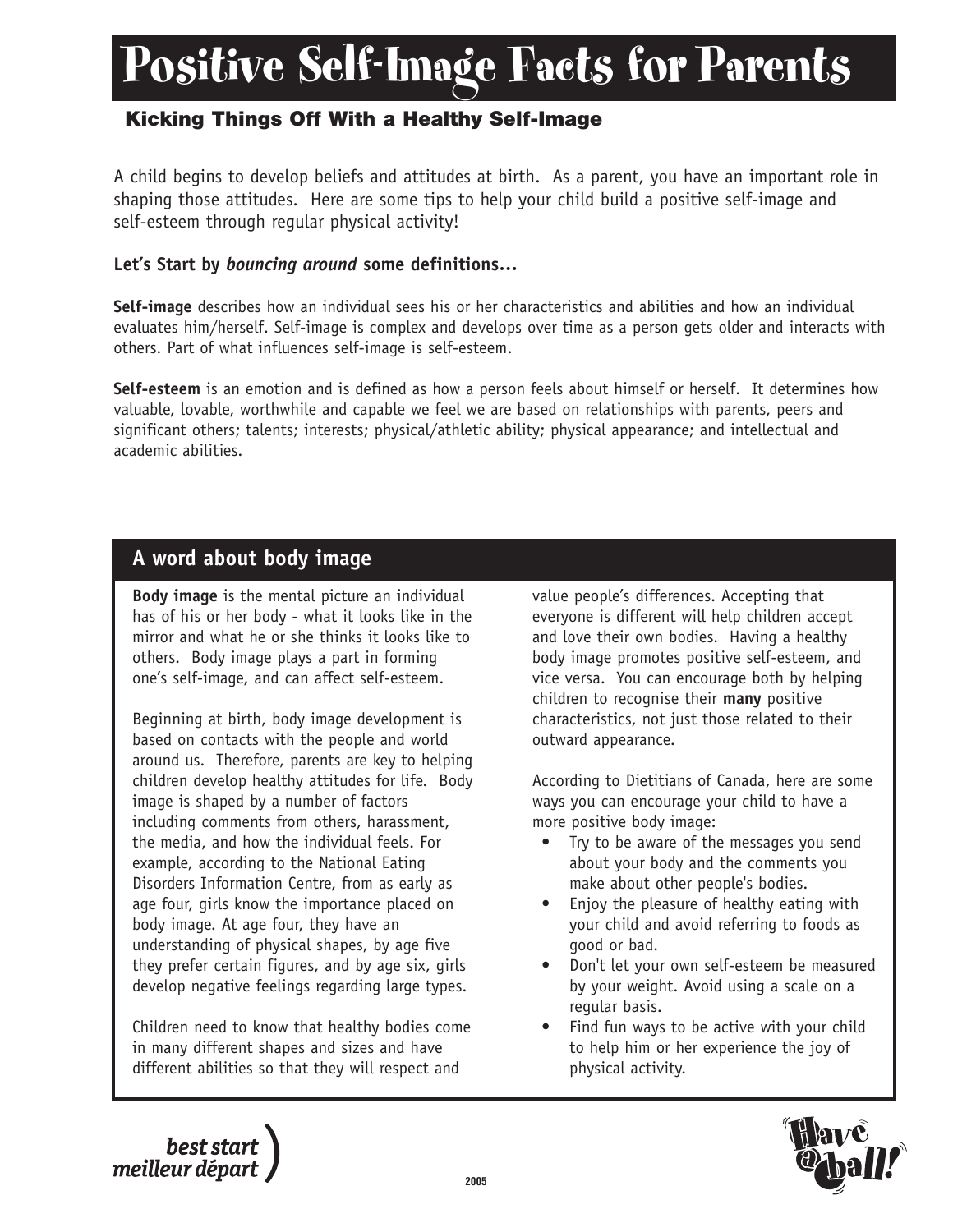## Positive Self-Image Facts for Parents

## **Kicking Things Off With a Healthy Self-Image**

### **The Role of Self-Esteem**

Self-esteem is the foundation of psychological well-being. Young people with high self-esteem tend to be less anxious, withdrawn, and pessimistic about their abilities. The research indicates thay are less susceptible to interpersonal problems, conforming to social pressure, poor body image, and eating disorders.

#### **Building Positive Self-image and Self-esteem Involves:**

- Providing a nurturing, safe and loving environment for your child
- Helping your child develop a well-rounded impression of him/herself by highlighting his/her many positive qualities and personal traits
- Helping your child develop skills in many areas including education, sports, personal interests, and hobbies
- Avoiding the focus on body shape or size as a way to feel good
- Helping your child feel successful and important
- Providing positive feedback and cheering his/her accomplishments
- Showing you have confidence in him/her and focusing on the positive
- Being aware of what contributes to self-esteem in boys and girls and dealing with it accordingly. A girl's self-esteem is often linked to physical appearance; a boy's self-esteem is likely to be linked to talents and abilities
- Being positive about yourself and accepting compliments that point out your strengths and abilities. Give compliments in the same way to your child
- Avoiding use of criticism when your child makes a mistake. When a child does something wrong, make it clear that you dislike the behaviour but you still love your child
- Making eye contact while talking to your child, which tells your child that he/she is important to you
- Being sensitive to your child's feelings and not embarrassing him/her
- Listening carefully, without judging; showing interest; and paying attention
- Respecting people's differences and recognizing their strengths and accomplishments.





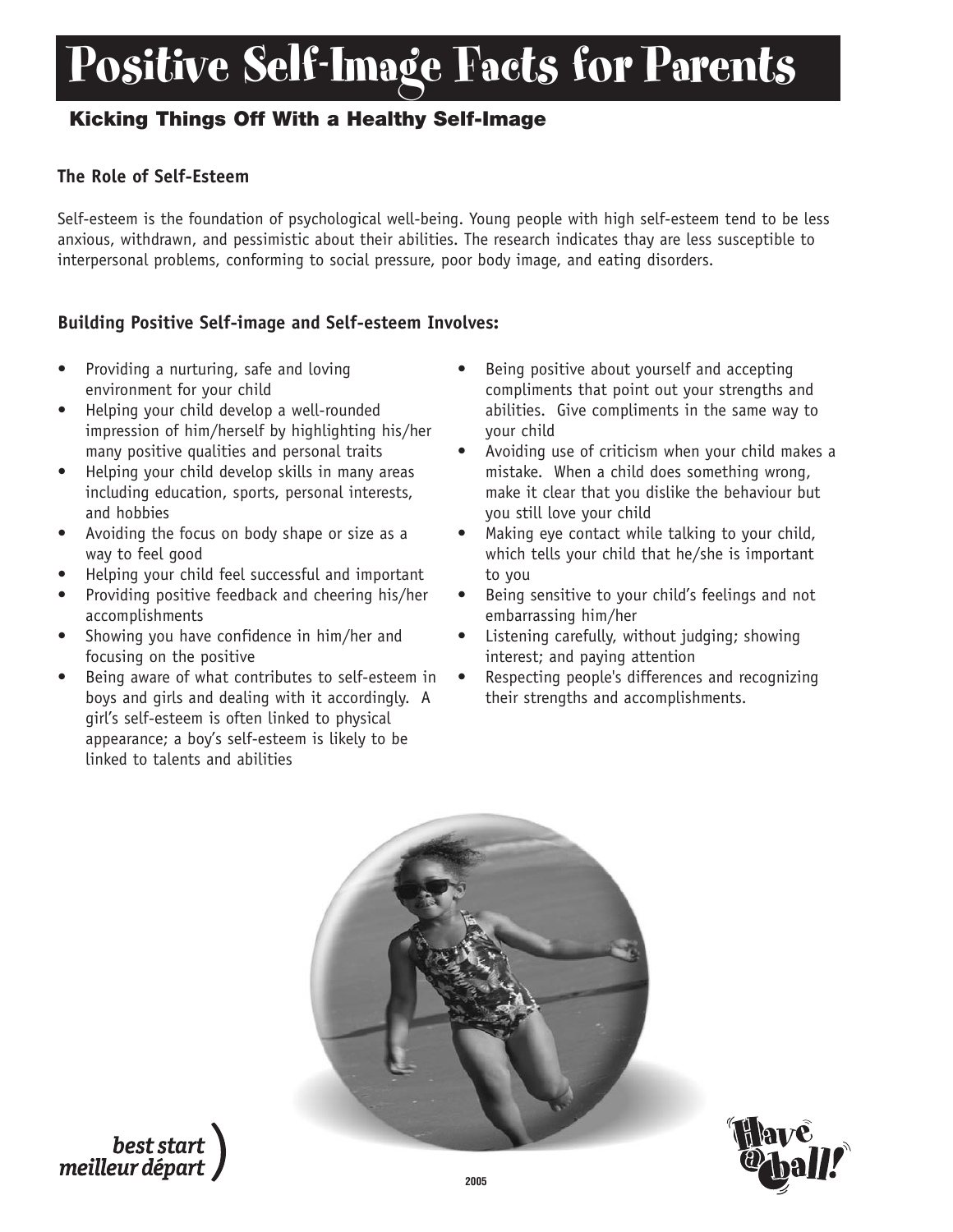# Positive Self-Image Facts for Parents

## **Kicking Things Off With a Healthy Self-Image**

## **Physical Activity and Self-esteem**

- There is a strong connection between physical skills and self-esteem among very young children. While adults base their feelings about themselves on their physical, social, family, personal, school/work, and moral-ethical experiences, the very young child is most likely to think about their worth based on family and physical experiences. For example, when a child says "watch me", s/he is often demonstrating his/her ability to perform a physical skill.
- Positive self-esteem is built through a child's belief that s/he has the ability to perform skills and the family support to be active. This in turn boosts her/his enjoyment and serves to encourage her/him to continue to participate in physical activity. See the section below for ways to support your child in physical activity.
- A child believes s/he is successful at physical activity skills when s/he feels able to perform simple tasks (such as making contact with the ball); is trying hard; is learning a new athletic skill; is enjoying the activity and is receiving positive feedback and reinforcement from parents, teachers and coaches.
- Children learn by watching their parents and others around them. Parents and teachers, therefore, can influence how a child feels about his/her physical skills by providing physical activity opportunities, giving positive feedback and encouragement, and being an active role model.
- In general, studies show that physical activity influences self-esteem because it:
	- helps decrease feelings of anxiety, tension and depression
	- is related to a general sense of hopefulness and contributes to feelings of well-being
	- is a way to express anger, aggression and happiness
	- is a means for self-discovery and socializing
	- enhances creativity, problem-solving, and academic performance
	- improves self-discipline
	- improves fitness levels which are related to positive mental health
	- has a positive impact on behaviour and healthy lifestyle choices in later years, such as the decision to smoke, drink alcohol and take drugs.

### **When providing physical activity opportunities, be sure to:**

- Get involved! Playing together strengthens your family's bond. It provides time to talk, laugh and to get to know each other better. You are the most important role model that your child has.
- Make them fun  $-$  let each family member choose an activity he/she would like to do and limit the competition which can be stressful to some children.
- Make them social invite friends and neighbours over to play. Plan an outing to a public place such as a bowling alley, local park or conservation area.
- Keep them interesting kids love variety. Choose different activities to do each week or each season. Try a new activity, take lessons together, register your child in lessons, participate in a charity walk.
- Set small but achievable goals challenge your family to master a skill, finish a hike, learn a new sport, or increase the time they are able to be active.
- Incorporate activities that emphasize basic motor skill development, such as running, rolling, climbing, throwing, catching, and kicking. Plan the activity in short bursts with frequent breaks.
- Limit sedentary pastimes, such as watching TV and using the computer.
- Consider a wide variety of physical activity opportunities. For example, inviting your child to do chores around the house can be a fun activity and s/he will feel proud about having helped you!



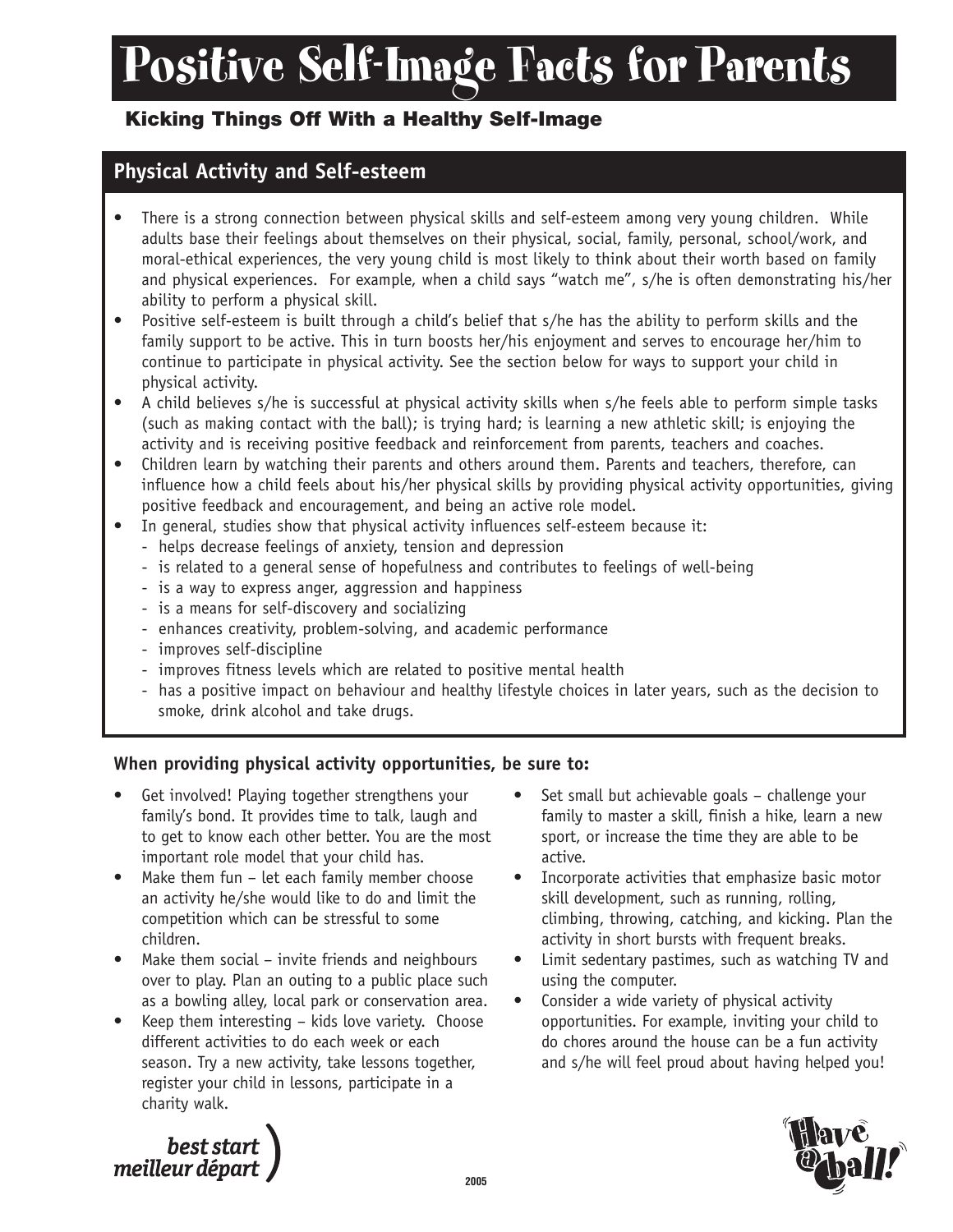## **Have a Ball with Physical Activity**

Participating in daily physical activity is a great way to have fun as a family while establishing an active lifestyle that will keep kids *healthy, well...thy, and wise*! Learning physical skills should be nurtured and supported in the same way as language and social skills.

### **Did You Know?**

### **Daily physical activity:**

- Makes the heart, lungs, muscles, and bones stronger
- Increases energy
- Improves stamina, flexibility and coordination
- Helps improve sleeping and eating habits
- Helps maintain a healthy weight
- Helps us feel good about ourselves
- Reduces anxiety and depression and improves one's ability to deal with stress
- Provides opportunities to socialize and make friendships
- Provides opportunities to develop motor/sports skills, lifeskills and to practice self-discipline
- Helps increase concentration, memory, creativity, and problem-solving skills/abilities and enhances learning
- Helps with language skills and concepts (for example, learning the difference between near/far, left/right, over/under, front/behind and above/below) and teaches about speed, distance, height, shape, colour, direction, and position
- Helps children speak and listen to one another. When they invent games on the playground, they're using their vocabulary and learning lessons in communication
- Decreases the likelihood of using tobacco, alcohol and other drugs in the teen years and beyond

*Children who develop basic movement skills and feel confident in their ability to use those skills are more likely to choose to be physically active at all stages in life.*

*The best time for basic movement skill development is during the early years.*

**Despite the amazing number of benefits** that children receive through daily physical activity, over half of our children are not active enough for healthy growth and development.

- Children today are 40% less active than they were 30 years ago.
- Forty percent of Canadian children already have at least one risk factor for heart disease – reduced fitness due to physical inactivity.
- In 2002, Ontarians aged two and up spent almost 21 hours a week watching TV. Children between the ages of two and 11 specifically, watched an average of 14.5 hours a week. This did not include time spent playing video and computer games or using the Internet.
- The amount of time Canadian children spend playing video games is among the highest in the world.
- In Canada, the increasing prevalence of obesity is the fastest growing epidemic of our time. Between 1981 and 1996, there were dramatic increases in overweight and obesity in children aged seven to 13.
- Type II diabetes, once known as "adult-onset diabetes" is an increasingly serious problem among children and adolescents. It is closely linked with both obesity and physical inactivity.

*"Because of the increasing rates of obesity, unhealthy eating habits, and physical inactivity, we may see the first generation that will be less healthy and have a shorter life expectancy than their parents"* (United States Surgeon General)



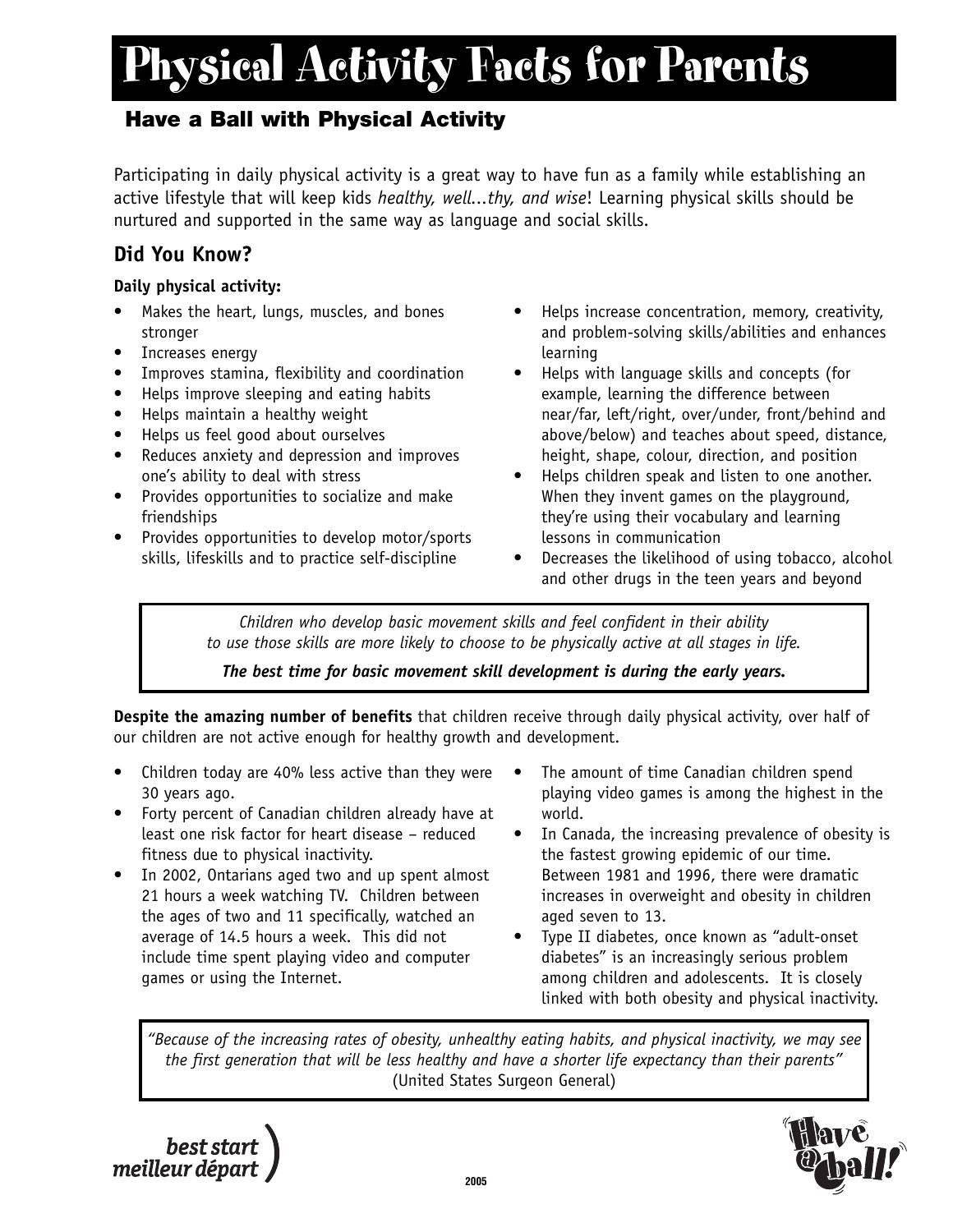## **Have a Ball with Physical Activity**

### **How active should young children be?**

While no Canadian recommendations currently exist for children from birth to age five, the United States has produced Physical Activity Guidelines for infants (birth to 12 months), toddlers (12 to 36 months), and preschoolers (3 to 5 years). The National Association for Sport and Physical Education recommends the following:

### **Infants should:**

- be physically active from the beginning of life.
- spend part of their day with a caregiver or parent who not only holds and rocks them, but also plays games such as peekaboo and pat-a-cake.
- be encouraged to explore their surroundings, develop skills that help them move and use their large muscles.
- be with parents/caregivers in safe places that allow them to be active and do not restrict movement for long periods of time.

### **Toddlers should:**

- accumulate at least 30 minutes of daily structured physical activity (activities that you direct or do with your child, such as riding a tricycle or playing an active game, or participating in lessons or organized classes).
- get at least 60 minutes, and up to several hours of daily, unstructured physical activity (supervised free time to play actively on their own or with others).
- avoid being inactive for more than 60 minutes at a time except when sleeping.

### **Preschoolers should:**

- accumulate at least 60 minutes of daily structured physical activity.
- get at least 60 minutes, and up to several hours of daily, unstructured physical activity.
- avoid being inactive for more than 60 minutes at a time except when sleeping.

### **Other goals:**

- Toddlers and preschoolers should have safe indoor and outdoor areas in which to try large muscle activities, such as running and jumping and more complex movements.
- Babies and young children should not be left in strollers, playpens, and infant seats, for several hours at a time. Doing so may delay their ability to roll over, crawl, walk and even learn. It can also lead to inactive choices later on, putting them at risk of becoming overweight or obese.
- Promoting and encouraging the enjoyment of physical activity at an early age will help to ensure healthy development and later participation in physical activity.



best start meilleur départ

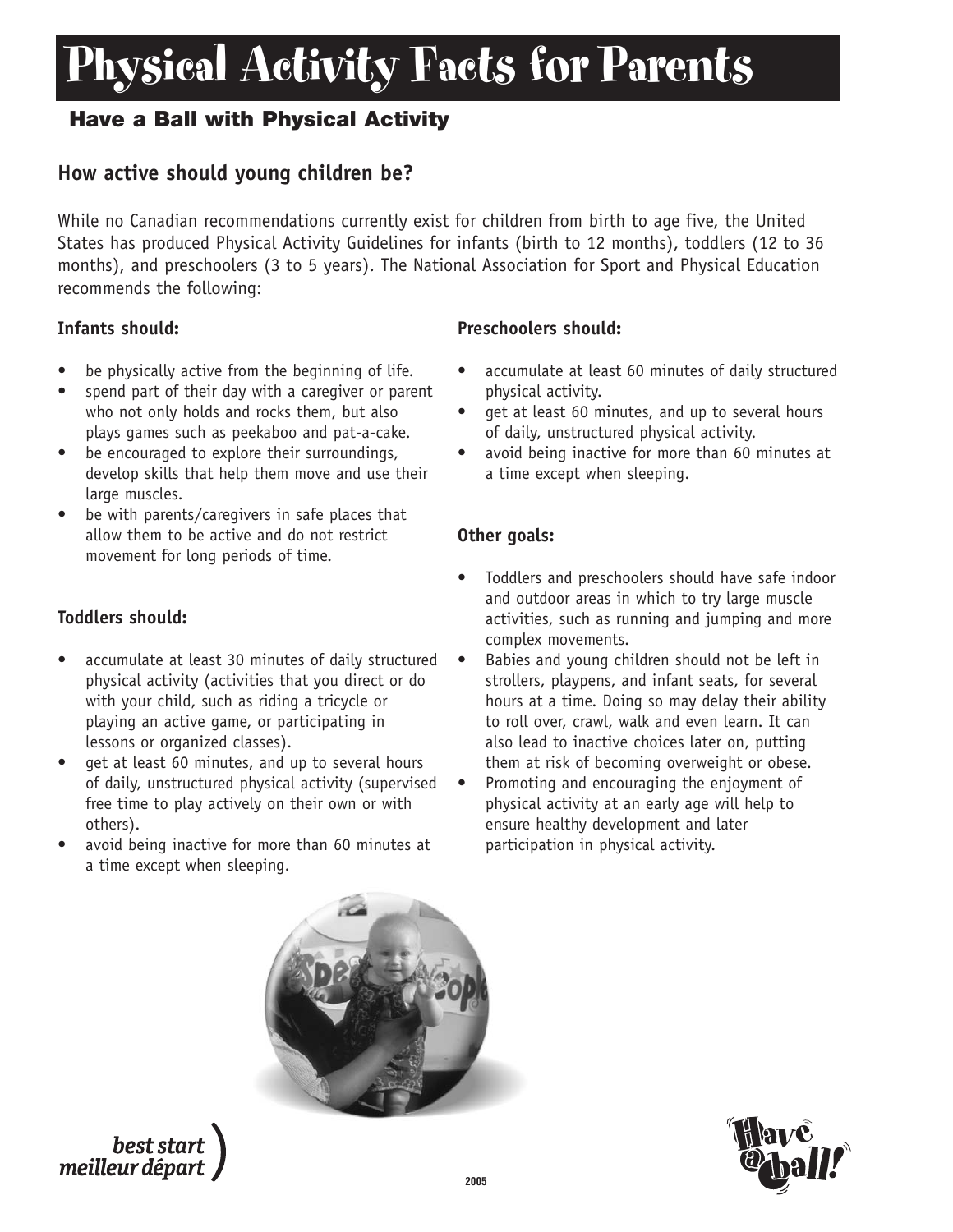## **Have a Ball with Physical Activity**

## **Physical Activity for All Abilities**

If you have a child with a disability, physical activity provides many benefits. According to the Active Living Alliance for Canadians with a Disability, regular physical activity:

- Improves physical stamina and self-confidence providing greater independence
- Helps control weight and increases strength and flexibility, helping the person who uses a wheelchair or other mobility aid to transfer and get around with less effort, making the person more mobile
- Improves circulation and reduces blood pooling and swelling in the lower limbs
- Improves posture making the individual less susceptible to the aches and pains that can accompany long periods of sitting.

### **In order to ensure that games and activities are accessible to a child with a disability:**

- Use lighter, softer, larger balls or substitute beanbags for balls
- Choose shorter, lighter bats and racquets
- Choose larger goals or target areas
- Partially deflate balls for dribbling and kicking activities
- Substitute wheeling for running and rolling a ball off a lap for kicking
- Simplify games by having players drop the ball and catch it rather than asking that they bounce it consecutively
- Use a smaller playing area to make it easier for players of all skill levels to participate
- Lower the target or move it closer to the players.



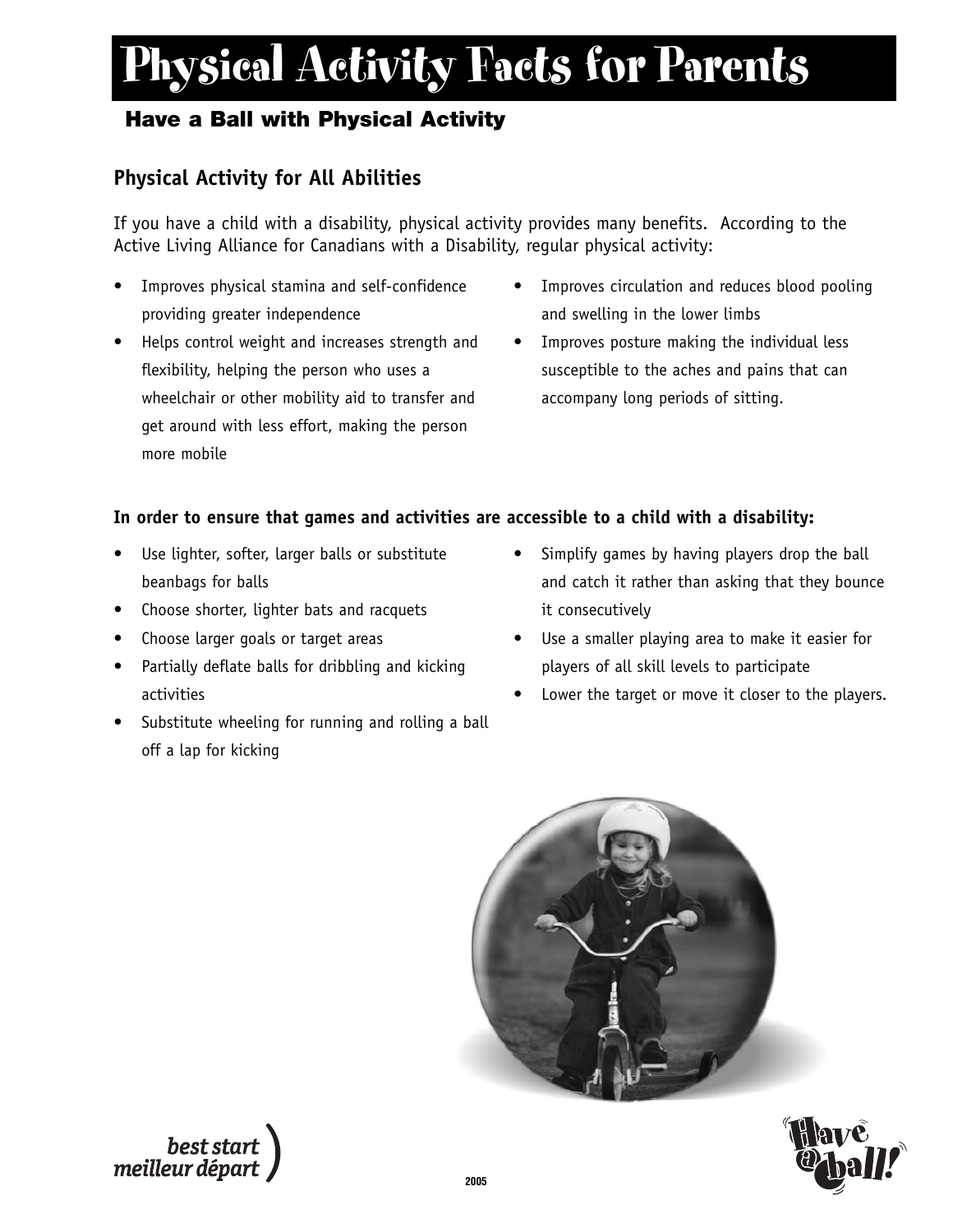### **Have a Ball with Physical Activity**

## **Twenty Tips for Having a Ball with Your Young Child**

- 1. Be a role model. Participate in active pursuits such as riding a bike, gardening, doing an exercise video at home. Make daily routines active by walking to day-care, school, or the store, using the stairs, parking in the furthest spot in a parking lot.
- 2. Teach your child that physical activity is important and fun rather than a chore.
- 3. Find ways to be active together. Look for "Parent & Tot" classes; participate in family swims or open gym times at your local recreation centre; try new activities, learn a new skill or take lessons together. Make every experience a positive one.
- 4. Limit the amount of time that your child watches television or plays videos or computer games to one hour each day.
- 5. Schedule a regular time throughout the day for physical activity. Find places for your child to be active – in your home, outside your home and in your community.
- 6. Create indoor and outdoor play areas where rolling, climbing, jumping, and tumbling are allowed and encouraged.
- 7. Balance your child's day with physical activities that are informal and unstructured, such as playing outside, riding push toys, helping to clean the house or dancing to music.
- 8. Organize a weekly "parent and child" active living group.
- 9. Choose a child care setting that builds structured physical activity into the daily program schedule.
- 10. Choose toys or equipment that promote physical activity such as balls, bean bags, large, soft racquets, a large soft baseball bat, skipping ropes, hula hoops, a parachute, a plastic bowling set, plastic pails…and of course storage bins to keep them organized. Lightweight, usually plastic,

equipment is inexpensive and a safer option for younger children. Old clothes and hats are great to encourage imaginative play.

- 11. Use physical activity, rather than food, as a reward. Refrain from taking physical activity time away from your child as a means of discipline this is likely the time s/he needs to run around or go outside.
- 12. Dress your child in clothing that doesn't restrict his/her play and may get dirty.
- 13. Help your child learn basic skills that will help him/her participate in physical activity and games for his/her lifetime such as running, jumping, throwing, catching, and kicking.
- 14. Provide your child with regular opportunities to learn lifetime skills such as swimming, cycling, dance, gymnastics, walking, jogging, and skating.
- 15. Praise your child when he or she is active. Your approval and encouragement is very important. Take a picture of your child being active and hang it on the fridge or wall.
- 16. Go on active outings and take active vacations.
- 17. Choose fiction or non-fiction books that depict physical activity in a positive way. Children may even be able to act out parts of the story.
- 18. Keep safe by ensuring that your child is wearing the proper protective gear including a helmet, knee pads, elbow pads, and sunscreen. Dress appropriately for the weather and always carry water.
- 19. Organize active birthday parties. Go swimming, skating, to the local recreation or gymnastics centre, or use your imagination and make up active games at home.
- 20. Walk, climb, run, throw, build, dance, toss, hit balls, kick balls, hop, jump, roll, dig, shovel…Get Moving!

#### **Where to go for more information**

- Public Health Unit Parks and Recreation Departments
- Ontario Early Years Centres Community parenting programs
	- Child Care Centres Family Resource Centres
		- Community Health Centres Library

best start meilleur départ

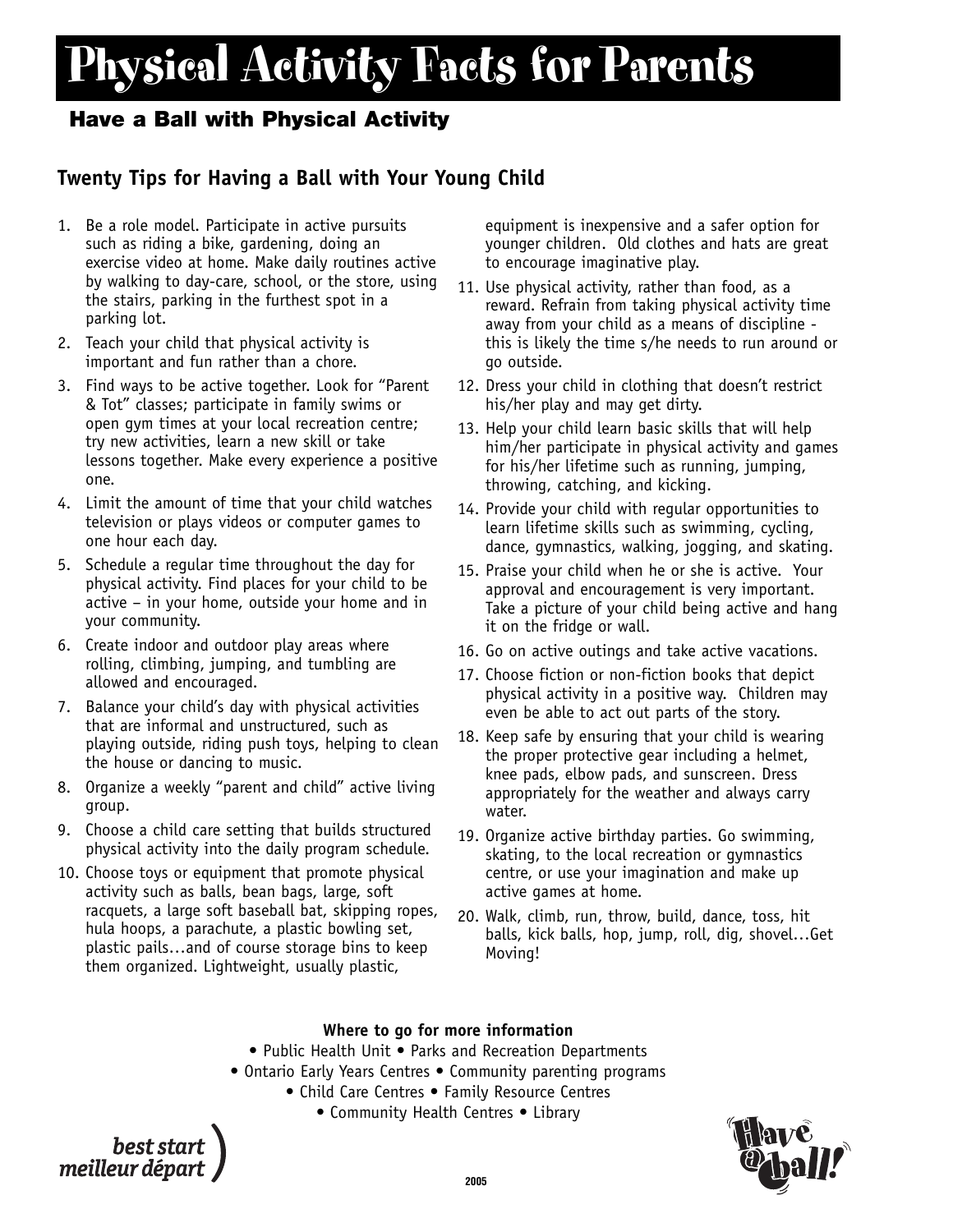## Healthy Weight Facts for Parents

### **Let's Not Drop the Ball When it Comes to Promoting Healthy Weights**

For both children and adults, maintaining a healthy weight is important to overall health and wellbeing. Yet, according to the World Health Organization (WHO, 2002), being overweight due to physical inactivity and poor nutrition is one of the greatest health challenges of this century.

### **Did you know…**

- In 2003, almost one out of every two Ontario adults was overweight or obese.
- Between 1981 and 1996, the number of boys who were overweight increased from 15% to 28.8% and girls went from 15% to 23.6%.
- The number of obese boys nearly tripled from 5% to 13.5% and more than doubled in girls from 5% to 11.8%.
- In Canada, obesity is the fastest growing epidemic of our time.
- In 2000/2001, obesity cost Canada's healthcare system an estimated \$4.3 billion.
- For non-smokers, physical inactivity, poor nutrition and overweight are the leading causes of chronic health problems in Ontario today.
- Children who are overweight or obese are at higher risk for several health problems including asthma, sleeping difficulties, bone and joint problems, type 2 diabetes, high cholesterol and blood lipid levels, high blood pressure, depression, poor body image, and low self esteem.
- There is something we can do...

### **Prevention should be our** *goal!*

It is much easier to encourage healthy habits when children are very young, than when they are in their teens and adult years. Since it is more difficult for adults who are obese to lose weight, preventing children from becoming obese is very important to their long-term health.





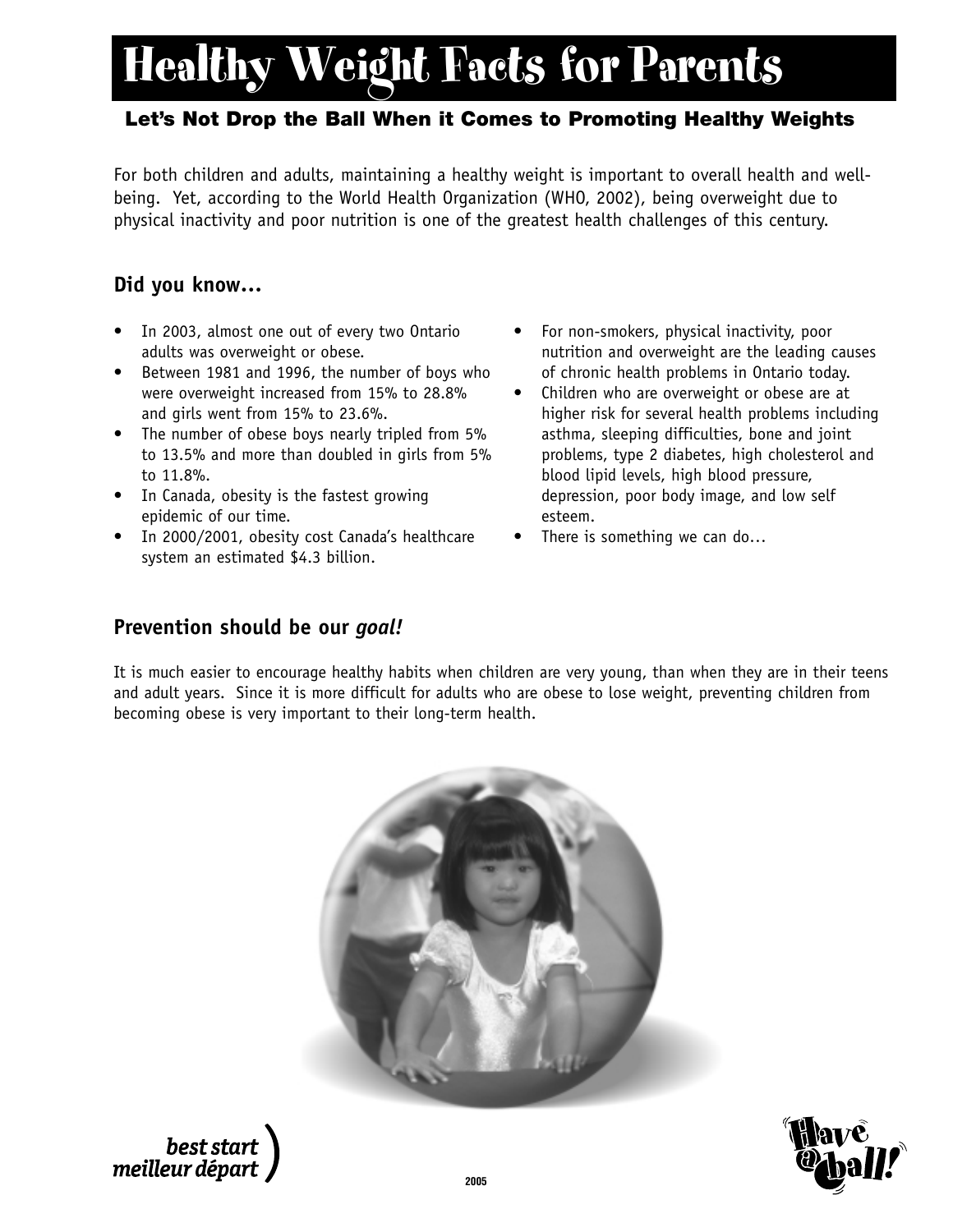# Healthy Weight Facts for Parents

### **Let's Not Drop the Ball When it Comes to Promoting Healthy Weights**

### **A word about body image**

Body image is the mental picture an individual has of his or her body - what it looks like in the mirror and what he or she thinks it looks like to others. Body image plays a part in forming one's self-image, and can affect self-esteem. Children become aware of body shapes and sizes at a very early age. They see and hear things on TV, they learn from older siblings and friends, and they listen to you.

#### **What can you do to encourage a healthy body image?**

- Regardless of your child's weight, love them unconditionally.
- Do not talk about dieting and do not make negative comments about your own body.
- Avoid using words such as "big", "skinny", "fat", "clumsy", "hippy".
- Discourage teasing and put-downs. Let children know that making comments about people's weight, shape or size is not acceptable.
- Praise your children for how they behave, how they treat others and what they can accomplish, rather than how they look.
- Do not focus on your child's weight by weighing them at home. Measuring a child's weight and height is a more useful tool for doctors to monitor growth and development.
- Encourage children to focus on their abilities rather than on their appearance. Help them identify things they like about themselves.
- Teach children that people come in all shapes, weights, sizes and colours.

### **Energy Balance … a juggling act!**

*As a society, we have lost the balance between the energy we take in and the energy we use, which is key to a healthy weight. Just when Ontarians are faced with more food choices, more processed foods, and large food portions, we have taken physical activity out of our lives, by replacing it with remote controls, computers and video games.*

(Dr. S. Basrur, 2004, CMOH Report Healthy Weights, Healthy Lives)

A person's weight is determined by the energy they take in (the calories in the food they eat) and the energy they put out (the calories expended). When people consistently take in more food energy than they burn each day (through physical activity, as well as the body's daily use of energy to sustain life, such as pumping blood, breathing, and digestion), they will gain weight. A number of factors affect body weight including our genes, family background, income level, culture, and surroundings.

best start<br>meilleur départ